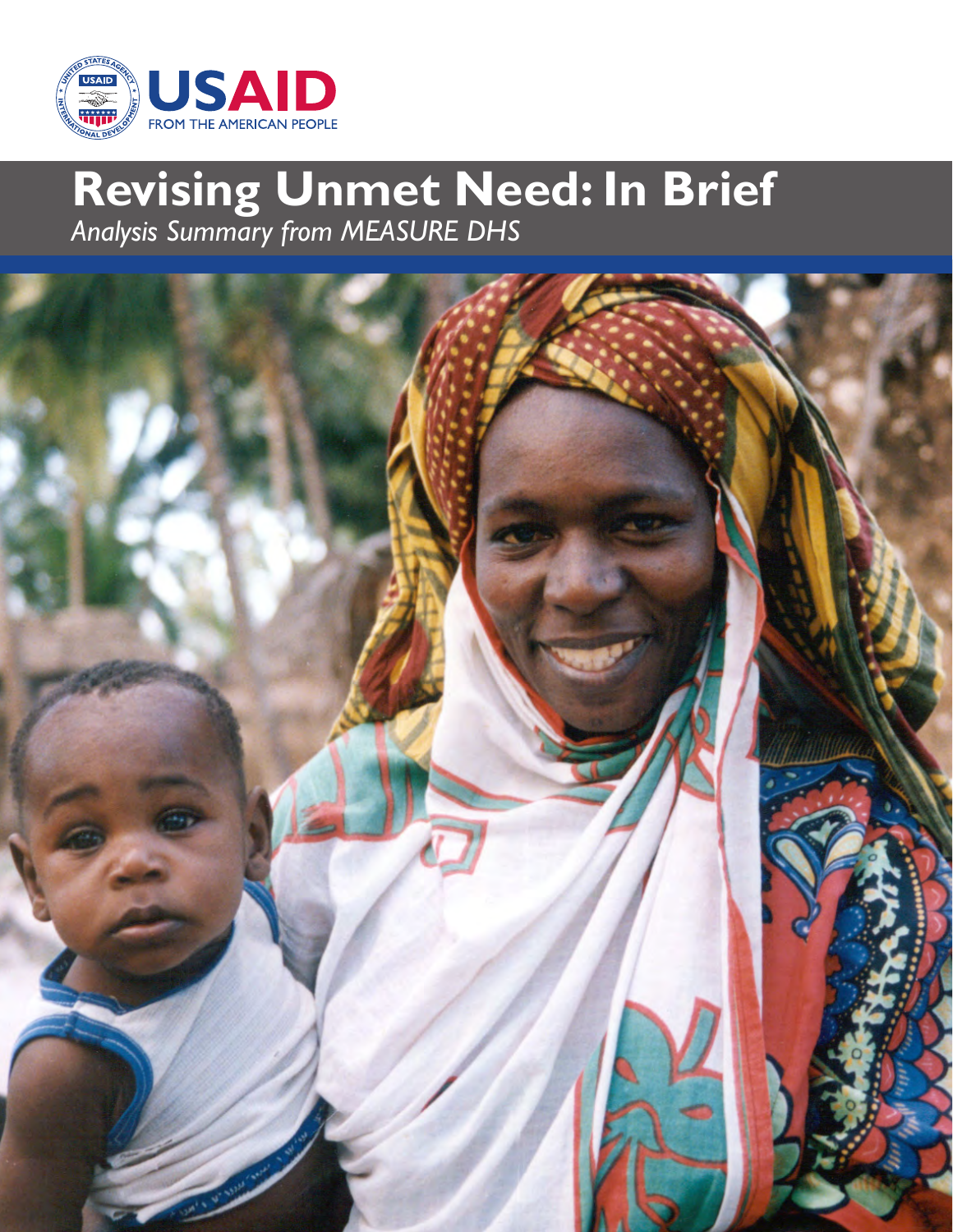### **Why does the definition of unmet need for family planning need to change?**

Unmet need for family planning, or the percentage of women who do not want to become pregnant but are not using contraception, is a concept that has been in flux since its introduction in the 1960s. Continued refinements have made the full definition of unmet need extraordinarily complex, incorporating pieces of data from 15 separate questions plus the contraceptive calendar. Not all of these questions have been consistently included in every survey. As a result:

- Unmet need has not been calculated consistently over time.
- Unmet need is not calculated the same way in DHS and other international survey programs (RHS, MICS).
- Levels of unmet need are not comparable between countries or across time.

Unmet need has received an unprecedented level of scrutiny since it became a Millennium Development Goal indicator. Now more than ever, ensuring that the indicator can be calculated in a consistent way over time and across countries has become crucial.



Credit: © 2006 Helen Hawkings, Courtesy of Photoshare—A young little impact on estimates of total unmet need. family visits a mobile health clinic which offers family planning, pap smears, and other basic health care in the Dominican Republic.

## **What was the process for revising the definition?**

Sarah Bradley, Trevor Croft, and Joy Fishel of MEASURE DHS proposed a series of modifications to the definition to address the inconsistencies and complexity of the indicator. MEASURE DHS convened a Technical Expert Working Group (TEWG) to review these proposed changes with experts who have a wealth of experience in unmet need: Charles Westoff, John Bongaarts, Amy Tsui, John Casterline, Jacob Adetunji, Stan Bernstein, Edilberto Loaiza, and Ann Way. Input was also given by additional colleagues from USAID, MEASURE DHS, UNFPA and UNICEF. The TEWG felt that while the basic elements of unmet need should remain unchanged, some changes were needed in order to promote standardization of the indicator across surveys and over time.

The change that has the largest impact on estimates of unmet need is the exclusion of inconsistently collected data from the definition. Some DHS surveys, mostly in countries with higher contraceptive prevalence, included a calendar with a month-bymonth retrospective history of all births, pregnancies, terminations, and episodes of contraceptive use in the five years prior to the interview. Other surveys did not include such information. The Original calculation of unmet need incorporated data from the calendar in countries where a calendar was used, but where calendar data were not collected the calculation of unmet need followed a different algorithm. This resulted in an inconsistent calculation of unmet need across countries, and sometimes for different surveys in the same country. According to the Revised definition proposed by the authors and agreed upon by the TEWG, calendar data are excluded from the calculation of unmet need. All other data that were not collected in every survey—questions about whether a woman would be "happy" or if it would be a "problem" if she became pregnant—are also excluded.

The TEWG agreed to several other modifications to the definition of unmet need (e.g., to the calculation of postpartum amenorrhea and infecundity that feed into the unmet need algorithm), but these changes had very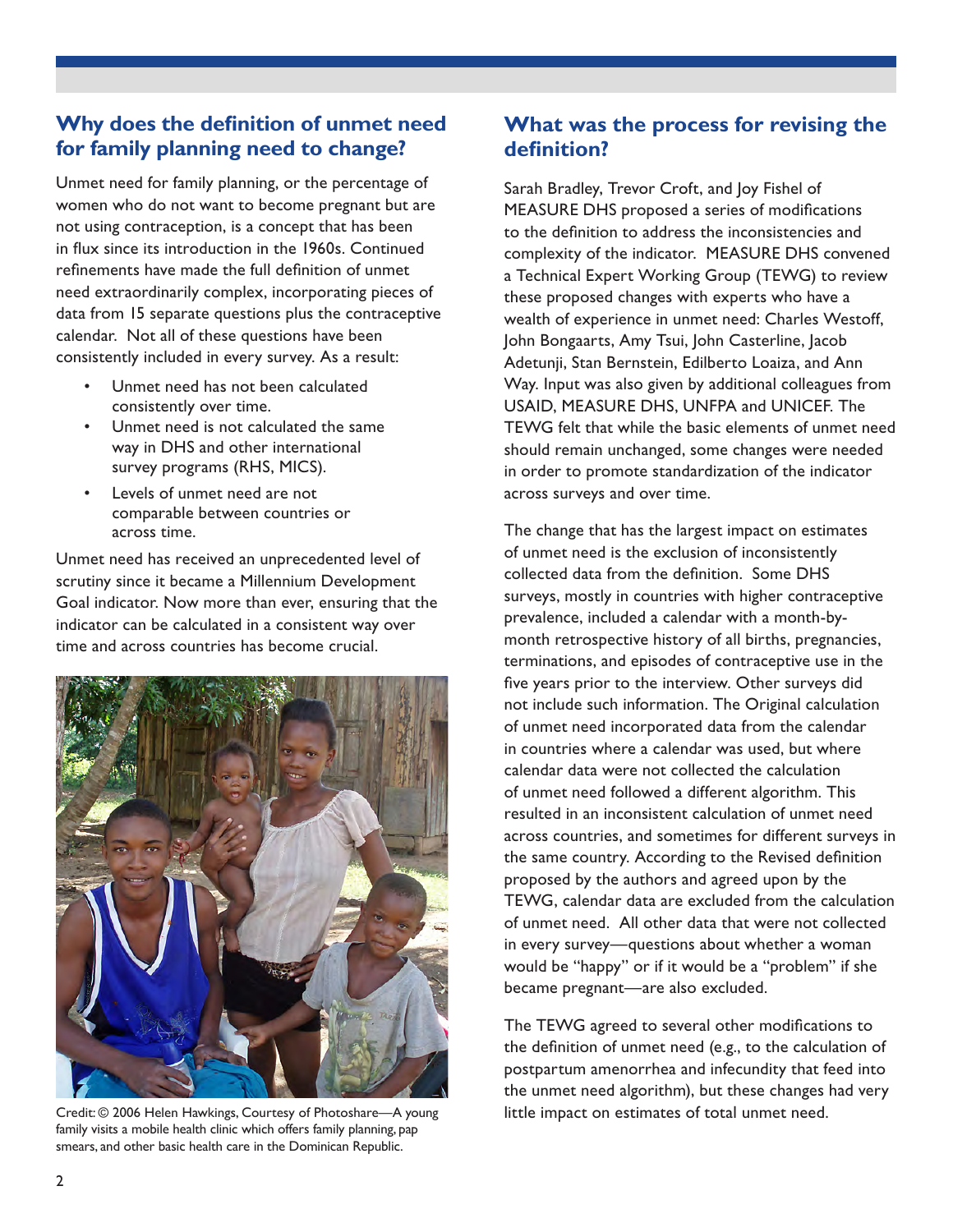

Credit: © 1994 Cheryl Groff, Courtesy of Photoshare—A Family Welfare Assistant shares family planning information with villagers in the Trishad District of Bangladesh.

## **What is the impact of the changes?**

The figures and table below compare the Original definition, including inconsistently collected data and changes over time, with the consistent, Revised definition. In terms of the impact of the revised definition on estimated levels of unmet need, countries fall into three categories:

- 1) Countries in which calendar data were collected in none of the surveys, examples shown in Figures 1 and 2. In these countries, the Original and Revised definitions produce estimates that are almost identical.
- 2) Countries in which calendar data were collected in every survey, examples shown in Figures 3 and 4. In these countries, the Revised estimates are consistently higher than the Original estimates, but the trend generally remains the same. Revised estimates are comparable with surveys that did not collect calendar data; Original estimates are not.
- 3) Countries in which calendar data were collected in some, but not all surveys. Examples shown in Figures 5 and 6. One surprising "trend," the recent increase in unmet need in the Philippines, is simply an artifact of the inclusion of calendar data in the 1993-2003 surveys and exclusion in 2008. Similar problems with trend interpretation are seen in most countries with inconsistent collection of calendar data. The Revised indicator more accurately reflects the true patterns in unmet need over time.

## **Conclusions**

- *• The Original definition of unmet need has changed over time, resulting in estimates that are not comparable over time or across surveys.*
- *• The Revised definition of unmet need (described fully in the forthcoming MEASURE DHS report Revising Unmet Need) produces similar, though slightly higher, estimates of unmet need compared to the Original definition.*
- *• The Revised definition can be applied consistently to all surveys to reliably track trends over time and compare estimates across countries.*

## **Next Steps**

Once the Revised definition is approved by USAID, MEASURE DHS will include the Revised definition of unmet need in DHS Final Reports, datasets, and STATcompiler. All trends in unmet need will be shown using the Revised definition, which can be re-calculated for surveys as early as 1990. UN agencies that monitor or calculate unmet need will also use the Revised definition.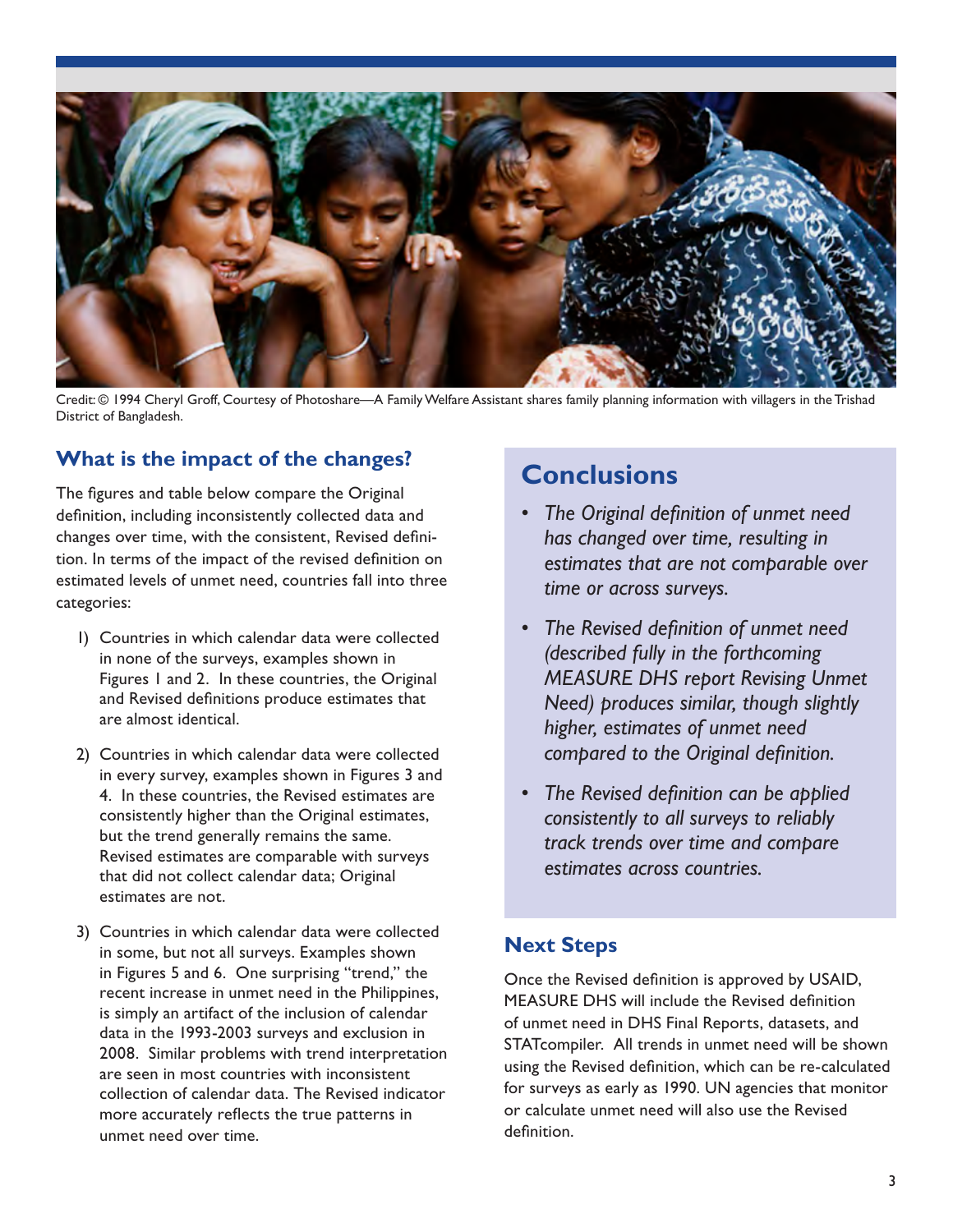#### **EXAMPLES OF**



#### **Countries that did not collect calendar data in any survey**



#### **Countries that collected calendar data in every survey**





#### **Countries that collected calendar data in some surveys but not others**



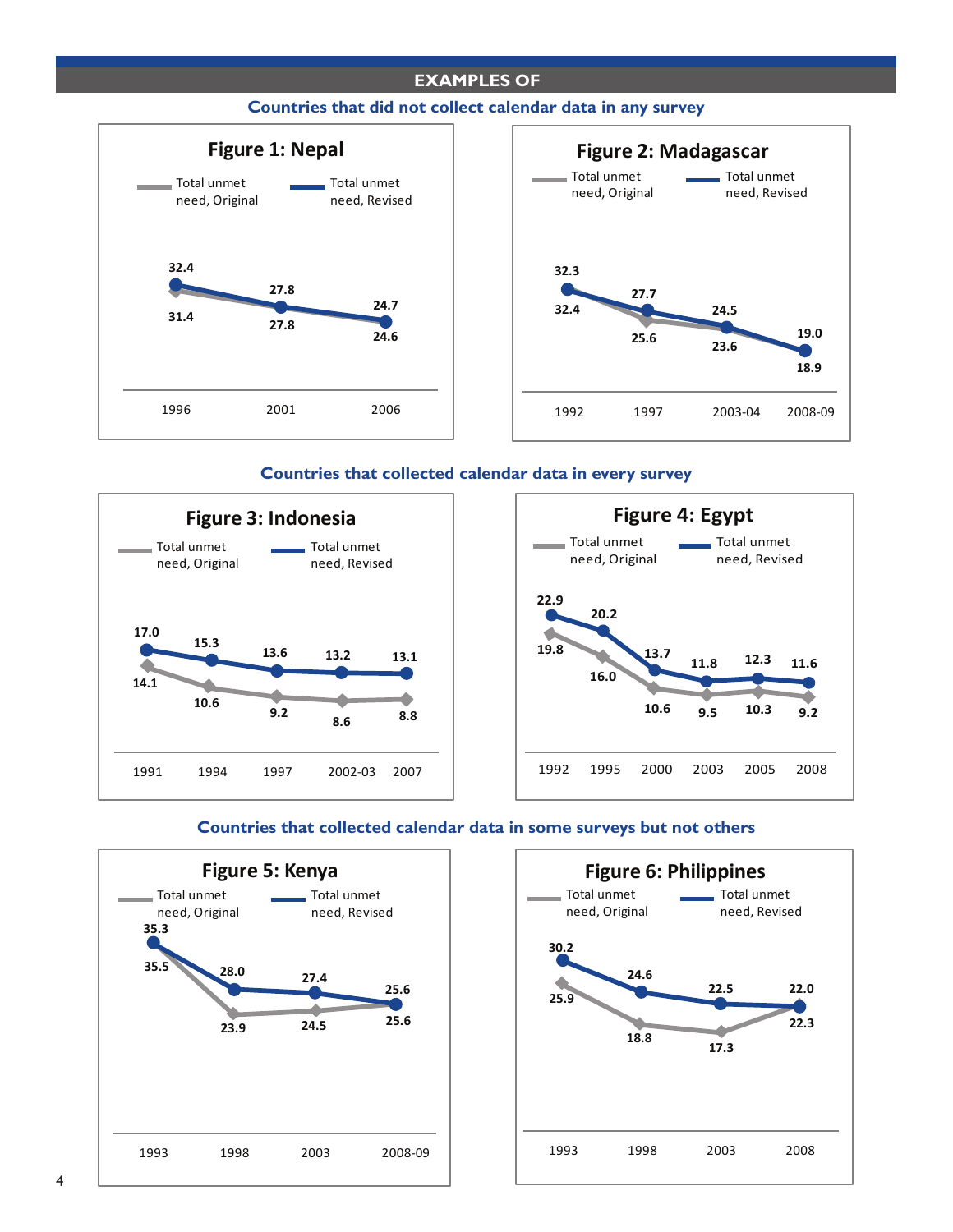**Total unmet need for family planning among currently married women 15-49 using the Original and Revised definitions, DHS surveys 1990-2010**

|                                   | Total unmet need,<br><b>Original definition</b> | Total unmet need,<br><b>Revised definition</b> | Percentage point<br>difference | <b>Number of married</b><br>women 15-49 |
|-----------------------------------|-------------------------------------------------|------------------------------------------------|--------------------------------|-----------------------------------------|
| No calendar data                  |                                                 |                                                |                                |                                         |
| Albania, 2008-09                  | 12.8                                            | 12.9                                           | 0.1                            | 5,001                                   |
| Benin, 1996                       | 25.7                                            | 27.7                                           | 1.9                            | 4,198                                   |
| Benin, 2001                       | 27.2                                            | 27.9                                           | 0.7                            | 4,563                                   |
| Benin, 2006                       | 26.4                                            | 27.3                                           | 0.9                            | 13,403                                  |
| Burkina Faso, 1993                | 24.5                                            | 24.6                                           | $0.1\,$                        | 5,326                                   |
| Burkina Faso, 1998-99             | 25.8                                            | 30.3                                           | 4.5                            | 5,181                                   |
| Burkina Faso, 2003                | 28.8                                            | 29.8                                           | $1.0\,$                        | 9,655                                   |
| Cameroon, 1991                    | 21.7                                            | 22.4                                           | 0.6                            | 2,868                                   |
| Cameroon, 1998                    | 19.7                                            | 20.7                                           | $1.0\,$                        | 3,676                                   |
| Cameroon, 2004                    | 20.2                                            | 20.5                                           | 0.3                            | 7,166                                   |
| Central African Republic, 1994-95 | 16.2                                            | 19.1                                           | 2.9                            | 4,083                                   |
| Chad, 1996-97                     | 15.1                                            | 17.4                                           | 2.3                            | 5,832                                   |
| Chad, 2004                        | 19.1                                            | 20.6                                           | 1.5                            | 4,663                                   |
| Comoros, 1996                     | 34.6                                            | 35.6                                           | 0.9                            | 1,634                                   |
| Congo (Brazzaville), 2005         | 19.3                                            | 19.5                                           | $0.2\,$                        | 3,979                                   |
| Congo Democratic Republic, 2007   | 26.2                                            | 26.9                                           | 0.7                            | 6,622                                   |
| Cote D'Ivoire, 1994               | 27.1                                            | 30.4                                           | 3.3                            | 5,271                                   |
| Cote D'Ivoire, 1998-99            | 27.7                                            | 28.9                                           | 1.3                            | 1,863                                   |
| Eritrea, 1995                     | 27.5                                            | 29.7                                           | 2.2                            | 3,371                                   |
| Eritrea, 2002                     | 27.0                                            | 28.5                                           | 1.4                            | 5,733                                   |
| Gabon, 2000                       | 28.0                                            | 27.9                                           | $-0.1$                         | 3,348                                   |
| Ghana, 1993                       | 36.5                                            | 36.9                                           | 0.3                            | 3,204                                   |
| Ghana, 1998                       | 33.5                                            | 34.7                                           | $1.2\,$                        | 3,131                                   |
| Ghana, 2003                       | 34.0                                            | 34.5                                           | 0.5                            | 3,549                                   |
| Ghana, 2008                       | 35.3                                            | 35.7                                           | 0.3                            | 2,876                                   |
| Guinea, 1999                      | 24.2                                            | 24.8                                           | 0.7                            | 5,561                                   |
| <b>Guinea, 2005</b>               | 21.2                                            | 21.9                                           | 0.7                            | 6,292                                   |
| Guyana, 2009                      | 28.5                                            | 28.5                                           | 0.0                            | 2,920                                   |
| Haiti, 1994-95                    | 44.5                                            | 44.7                                           | 0.2                            | 3,113                                   |
| Haiti, 2000                       | 39.6                                            | 39.6                                           | 0.0                            | 5,958                                   |
| Haiti, 2005-06                    | 37.5                                            | 37.3                                           | $-0.1$                         | 6,323                                   |
| Honduras, 2005-06                 | 16.9                                            | 16.8                                           | $-0.1$                         | 11,613                                  |
| Kyrgyz Republic, 1997             | 11.6                                            | 11.8                                           | 0.2                            | 2,675                                   |
| Lesotho, 2004                     | 31.0                                            | 31.0                                           | $0.0\,$                        | 3,709                                   |
| Lesotho, 2009                     | 23.0                                            | 23.3                                           | 0.3                            | 4,049                                   |
| Liberia, 2007                     | 35.6                                            | 35.7                                           | 0.1                            | 4,540                                   |
| Madagascar, 1992                  | 32.4                                            | 32.3                                           | $-0.1$                         | 3,736                                   |
| Madagascar, 1997                  | 25.6                                            | 27.7                                           | 2.1                            | 4,435                                   |
| Madagascar, 2003-04               | 23.6                                            | 24.5                                           | 0.8                            | 5,140                                   |
| Madagascar, 2008-09               | 18.9                                            | 19.0                                           | 0.1                            | 12,039                                  |
| Maldives, 2009                    | 28.1                                            | 28.6                                           | $0.5\,$                        | 6,500                                   |
| Mali, 1995-96                     | 25.7                                            | 27.5                                           | $1.8\,$                        | 8,222                                   |
| Mali, 2001                        | 28.5                                            | 29.6                                           | $1.1\,$                        | 10,723                                  |
| Mali, 2006                        | 26.7                                            | 27.6                                           | 0.9                            | 12,365                                  |
| Mauritania, 2000-01               | 31.6                                            | 32.1                                           | $0.5\,$                        | 4,541                                   |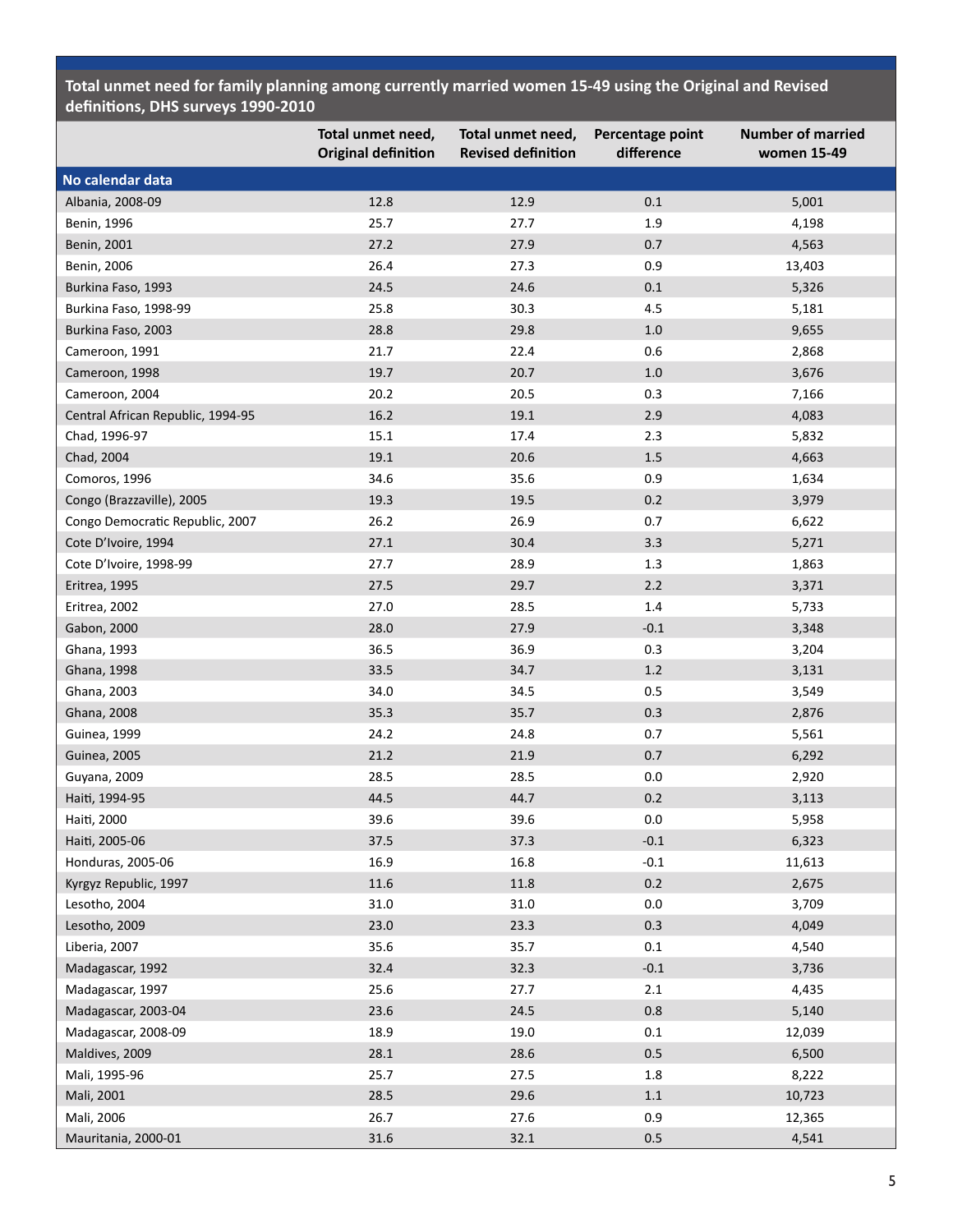

Credit: © 2005 Babafunke Fagbemi, Courtesy of Photoshare—Nursing mothers from a periurban setting in Ekiti State, Nigeria, attend a postnatal care program at a Basic Health facility.



Credit: © 2003 CCP, Courtesy of Photoshare—A family planning provider explains the use of an intrauterine device (IUD) to a client at a Clinical Service Improvement (CSI) project clinic in Egypt.

|                                | Total unmet need,<br><b>Original definition</b> | Total unmet need,<br><b>Revised definition</b> | Percentage point<br>difference | <b>Number of married</b><br>women 15-49 |
|--------------------------------|-------------------------------------------------|------------------------------------------------|--------------------------------|-----------------------------------------|
| Mozambique, 1997               | 22.5                                            | 24.9                                           | 2.4                            | 6,530                                   |
| Mozambique, 2003               | 18.4                                            | 18.9                                           | 0.5                            | 8,736                                   |
| Namibia, 1992                  | 21.9                                            | 21.8                                           | $-0.1$                         | 2,259                                   |
| Namibia, 2000                  | 22.1                                            | 23.9                                           | $1.7\,$                        | 2,610                                   |
| Namibia, 2006-07               | 20.6                                            | 20.7                                           | 0.2                            | 3,451                                   |
| <b>Nepal, 1996</b>             | 31.4                                            | 32.4                                           | $1.0\,$                        | 7,982                                   |
| Nepal, 2001                    | 27.8                                            | 27.8                                           | 0.0                            | 8,342                                   |
| <b>Nepal, 2006</b>             | 24.6                                            | 24.7                                           | $0.1\,$                        | 8,257                                   |
| Niger, 1992                    | 18.1                                            | 18.7                                           | 0.5                            | 5,561                                   |
| Niger, 1998                    | 16.6                                            | 17.7                                           | $1.1\,$                        | 6,382                                   |
| Niger, 2006                    | 15.7                                            | 16.1                                           | 0.4                            | 7,941                                   |
| Nigeria, 1990                  | 20.5                                            | 21.5                                           | 1.0                            | 6,880                                   |
| Nigeria, 1999                  | 17.5                                            | 20.0                                           | 2.5                            | 5,757                                   |
| Nigeria, 2003                  | 16.9                                            | 17.5                                           | 0.6                            | 5,336                                   |
| Nigeria, 2008                  | 20.2                                            | 20.2                                           | $0.0\,$                        | 23,578                                  |
| Pakistan, 1990-91              | 31.8                                            | 30.5                                           | $-1.3$                         | 6,364                                   |
| Pakistan, 2006-07              | 24.9                                            | 25.2                                           | 0.3                            | 9,556                                   |
| Rwanda, 1992                   | 38.8                                            | 38.2                                           | $-0.5$                         | 3,785                                   |
| Rwanda, 2000                   | 35.6                                            | 36.4                                           | $0.8\,$                        | 5,052                                   |
| <b>Rwanda, 2005</b>            | 37.9                                            | 38.5                                           | 0.6                            | 5,510                                   |
| Samoa, 2009                    | 45.6                                            | 47.7                                           | 2.2                            | 1,554                                   |
| Sao Tome and Principe, 2008-09 | 37.1                                            | 37.6                                           | 0.5                            | 1,718                                   |
| Senegal, 1992-93               | 29.3                                            | 28.8                                           | $-0.4$                         | 4,450                                   |
| Senegal, 2005                  | 31.6                                            | 32.0                                           | 0.4                            | 9,866                                   |
| Sierra Leone, 2008             | 27.6                                            | 28.4                                           | $0.8\,$                        | 5,525                                   |
| South Africa, 1998             | 15.0                                            | 16.5                                           | 1.6                            | 5,077                                   |
| Swaziland, 2006-07             | 23.8                                            | 24.7                                           | $0.9\,$                        | 2,062                                   |
| Timor-Leste, 2009              | 30.8                                            | 31.5                                           | 0.7                            | 7,906                                   |
| Togo, 1998                     | 32.3                                            | 35.0                                           | 2.7                            | 5,819                                   |
| Uganda, 1995                   | 29.0                                            | 30.0                                           | $1.0\,$                        | 5,136                                   |
| Uganda, 2000-01                | 34.6                                            | 35.0                                           | 0.4                            | 4,881                                   |
| Uganda, 2006                   | 37.8                                            | 38.0                                           | 0.2                            | 5,337                                   |
| Uzbekistan, 1996               | 13.7                                            | 13.7                                           | $0.0\,$                        | 3,102                                   |
| Zambia, 1992                   | 30.7                                            | 30.0                                           | $-0.7$                         | 4,457                                   |
| Zambia, 1996                   | 26.5                                            | 25.2                                           | $-1.3$                         | 4,902                                   |
| Zambia, 2001-02                | 27.4                                            | 27.5                                           | $0.1\,$                        | 4,694                                   |
| Zambia, 2007                   | 26.5                                            | 26.6                                           | 0.1                            | 4,402                                   |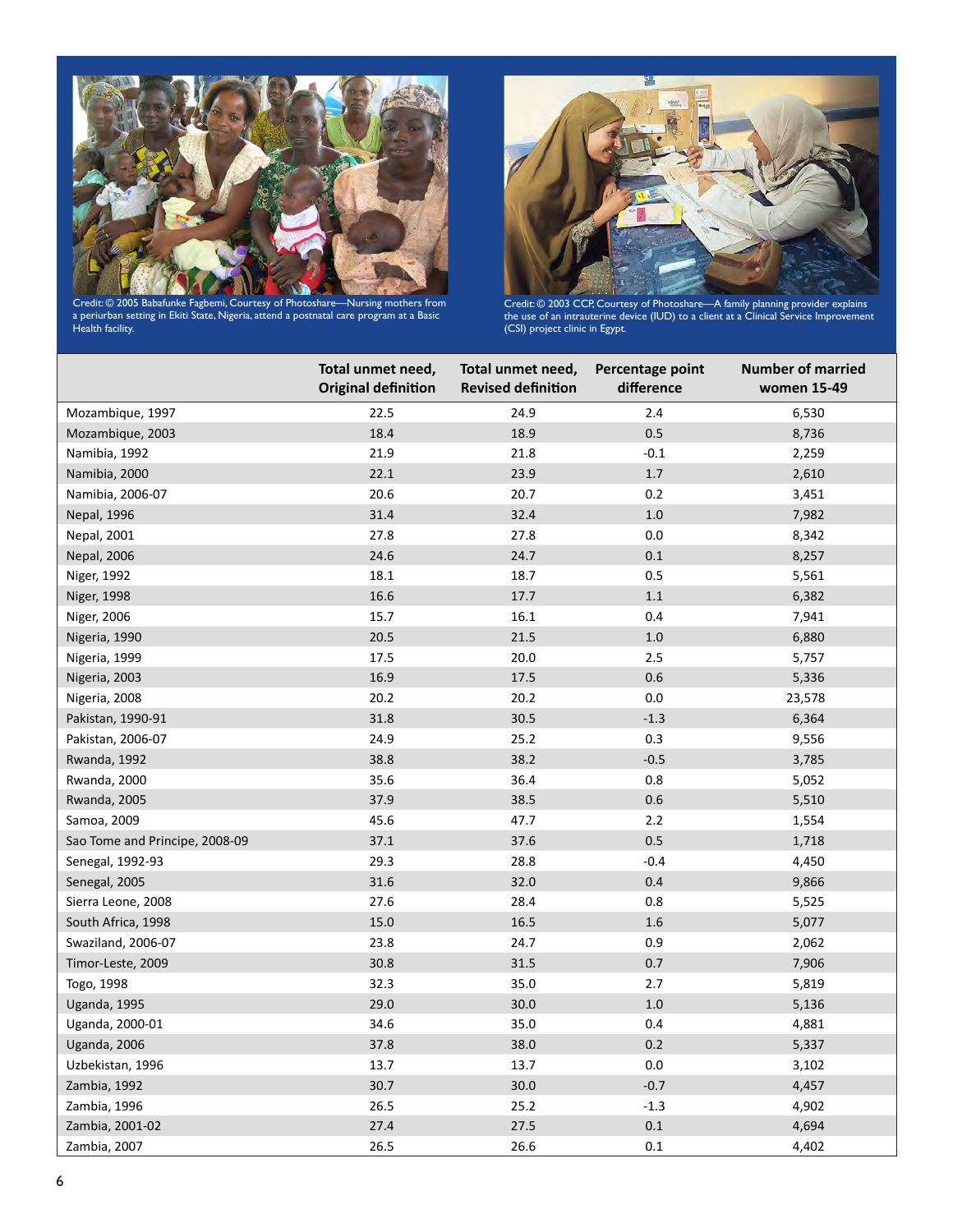| <b>Original definition</b><br><b>Revised definition</b><br>difference<br>women 15-49 |  |
|--------------------------------------------------------------------------------------|--|
| <b>Consistently collected calendar data</b>                                          |  |
| 11.8<br>18.1<br>6.3<br>Armenia, 2000<br>4,125                                        |  |
| 19.3<br>Armenia, 2005<br>13.3<br>6.1<br>4,044                                        |  |
| 15.1<br>15.4<br>0.3<br>5,269<br>Azerbaijan, 2006                                     |  |
| 7.3<br>10.8<br>3.5<br>Brazil, 1996<br>7,584                                          |  |
| 19.8<br>22.9<br>3.0<br>Egypt, 1992<br>9,153                                          |  |
| 16.0<br>20.2<br>4.3<br>Egypt, 1995<br>13,710                                         |  |
| $10.6\,$<br>13.7<br>$3.1\,$<br>Egypt, 2000<br>14,382                                 |  |
| 11.8<br>2.3<br>9.5<br>8,445<br>Egypt, 2003                                           |  |
| 12.3<br>$10.3$<br>$2.0$<br>18,187<br>Egypt, 2005                                     |  |
| 9.2<br>11.6<br>2.4<br>15,396<br>Egypt, 2008                                          |  |
| 28.1<br>3.7<br>24.3<br>7,984<br>Guatemala, 1995                                      |  |
| 23.1<br>26.8<br>3.7<br>3,964<br>Guatemala, 1998-99                                   |  |
| 17.0<br>14.1<br>2.9<br>21,109<br>Indonesia, 1991                                     |  |
| 10.6<br>15.3<br>4.7<br>Indonesia, 1994<br>26,186                                     |  |
| 9.2<br>13.6<br>4.4<br>26,886<br>Indonesia, 1997                                      |  |
| 8.6<br>13.2<br>4.6<br>Indonesia, 2002-03<br>27,857                                   |  |
| Indonesia, 2007<br>8.8<br>13.1<br>4.3<br>30,931                                      |  |
| 6.7<br>11.4<br>Moldova, 2005<br>4.7<br>4,937                                         |  |
| $2.4\,$<br>15.0<br>17.4<br>3,574<br>Paraguay, 1990                                   |  |
| Peru, 1991-92<br>15.5<br>21.6<br>6.1<br>8,741                                        |  |
| Peru, 1996<br>12.1<br>17.7<br>$5.6\,$<br>16,885                                      |  |
| $10.2\,$<br>14.4<br>4.2<br>15,628<br>Peru, 2000                                      |  |
| 8.2<br>Peru, 2004-08<br>12.4<br>4.2<br>22,564                                        |  |
| 11.2<br>14.6<br>3.3<br><b>Turkey, 1993</b><br>6,271                                  |  |
| $3.8\,$<br>Turkey, 1998<br>$10.1\,$<br>14.0<br>5,921                                 |  |
| 6.3<br>9.5<br>3.2<br>3,902<br><b>Turkey, 2003</b>                                    |  |
| $10.1\,$<br>Ukraine, 2007<br>10.3<br>$-0.1$<br>4,116                                 |  |
| 6.9<br>8.4<br>5,340<br>Vietnam, 1997<br>1.4                                          |  |
| 6.6<br>1.8<br>4.8<br>5,338<br>Vietnam, 2002                                          |  |
| Zimbabwe, 1994<br>19.1<br>3,788<br>14.9<br>4.2                                       |  |
| Zimbabwe, 1999<br>16.7<br>$3.8\,$<br>3,609<br>12.9                                   |  |
| Zimbabwe, 2005-06<br>12.0<br>15.5<br>3.5<br>5,143                                    |  |
| Inconsistently collected calendar data                                               |  |
| Bangladesh, 1993-94<br>17.9<br>21.6<br>3.7<br>8,840                                  |  |
| 19.7<br>Bangladesh, 1996-97<br>15.7<br>4.0<br>8,307                                  |  |
| 18.2<br>3.2<br>Bangladesh, 1999-2000<br>15.0<br>9,540                                |  |
| Bangladesh, 2004<br>11.8<br>15.0<br>3.2<br>10,436                                    |  |
| 16.8<br>16.8<br>$0.0\,$<br>Bangladesh, 2007<br>10,192                                |  |
| 5.7<br>23.2<br>28.9<br>Bolivia, 1994<br>5,334                                        |  |
| 26.0<br>26.6<br>Bolivia, 1998<br>0.5<br>6,649                                        |  |
| 22.8<br>Bolivia, 2003<br>22.7<br>0.2<br>10,569                                       |  |
| 20.1<br>$-0.1$<br>Bolivia, 2008<br>20.2<br>10,162                                    |  |
| 29.7<br>33.0<br>3.4<br>Cambodia, 2000<br>9,071                                       |  |
| Cambodia, 2005<br>25.3<br>0.2<br>25.1<br>10,087                                      |  |
| Cambodia, 2010<br>16.4<br>16.9<br>0.6<br>11,626                                      |  |
| $2.6\,$<br>Colombia, 1990<br>$11.1\,$<br>13.7<br>4,450                               |  |
| Colombia, 1995<br>7.7<br>11.4<br>3.6<br>6,097                                        |  |
| Colombia, 2000<br>$6.1\,$<br>$10.0\,$<br>3.9<br>5,935                                |  |